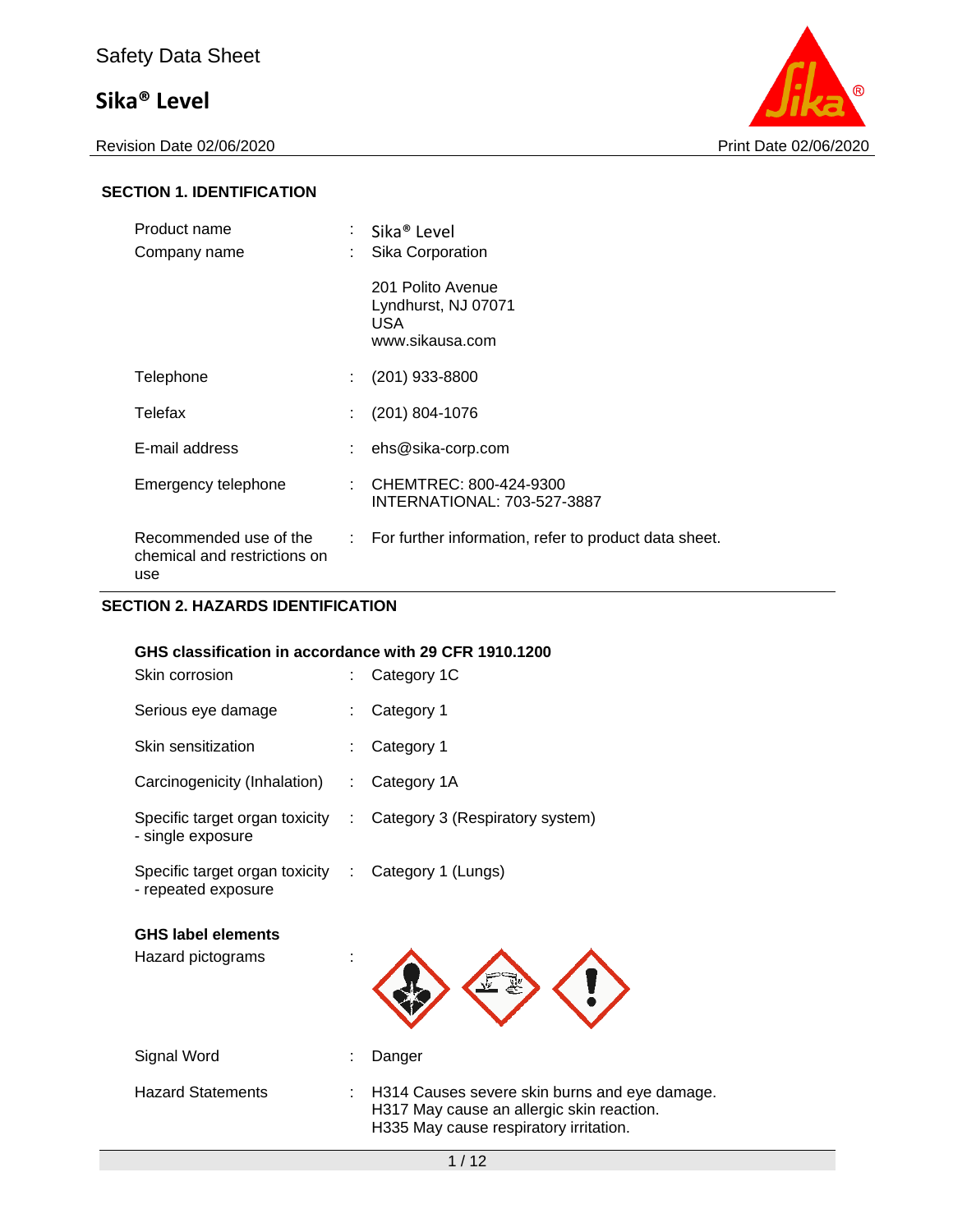

|                                             | H350 May cause cancer by inhalation.<br>H372 Causes damage to organs (Lungs) through prolonged or<br>repeated exposure.                                                                                                                                                                                                                                                                                                                                                                                                                                                                                                                                                                                                                                                                                                             |
|---------------------------------------------|-------------------------------------------------------------------------------------------------------------------------------------------------------------------------------------------------------------------------------------------------------------------------------------------------------------------------------------------------------------------------------------------------------------------------------------------------------------------------------------------------------------------------------------------------------------------------------------------------------------------------------------------------------------------------------------------------------------------------------------------------------------------------------------------------------------------------------------|
| <b>Precautionary Statements</b>             | <b>Prevention:</b><br>P201 Obtain special instructions before use.<br>P202 Do not handle until all safety precautions have been read<br>and understood.<br>P260 Do not breathe dust/ fume/ gas/ mist/ vapors/ spray.<br>P264 Wash skin thoroughly after handling.<br>P270 Do not eat, drink or smoke when using this product.<br>P271 Use only outdoors or in a well-ventilated area.<br>P272 Contaminated work clothing must not be allowed out of<br>the workplace.<br>P280 Wear protective gloves/ protective clothing/ eye protection/<br>face protection.                                                                                                                                                                                                                                                                      |
|                                             | <b>Response:</b><br>P301 + P330 + P331 IF SWALLOWED: Rinse mouth. Do NOT<br>induce vomiting.<br>P303 + P361 + P353 IF ON SKIN (or hair): Take off immediately<br>all contaminated clothing. Rinse skin with water/ shower.<br>P304 + P340 + P310 IF INHALED: Remove person to fresh air<br>and keep comfortable for breathing. Immediately call a POISON<br>CENTER/doctor.<br>P305 + P351 + P338 + P310 IF IN EYES: Rinse cautiously with<br>water for several minutes. Remove contact lenses, if present<br>and easy to do. Continue rinsing. Immediately call a POISON<br>CENTER/doctor.<br>P308 + P313 IF exposed or concerned: Get medical advice/<br>attention.<br>P333 + P313 If skin irritation or rash occurs: Get medical advice/<br>attention.<br>P362 + P364 Take off contaminated clothing and wash it before<br>reuse. |
|                                             | Storage:<br>P403 + P233 Store in a well-ventilated place. Keep container<br>tightly closed.<br>P405 Store locked up.                                                                                                                                                                                                                                                                                                                                                                                                                                                                                                                                                                                                                                                                                                                |
|                                             | Disposal:<br>P501 Dispose of contents/ container to an approved waste dis-<br>posal plant.                                                                                                                                                                                                                                                                                                                                                                                                                                                                                                                                                                                                                                                                                                                                          |
| <b>Additional Labeling</b><br>Other hazards | There are no ingredients with unknown acute toxicity used in a mixture at a concentration >= 1%.                                                                                                                                                                                                                                                                                                                                                                                                                                                                                                                                                                                                                                                                                                                                    |

None known.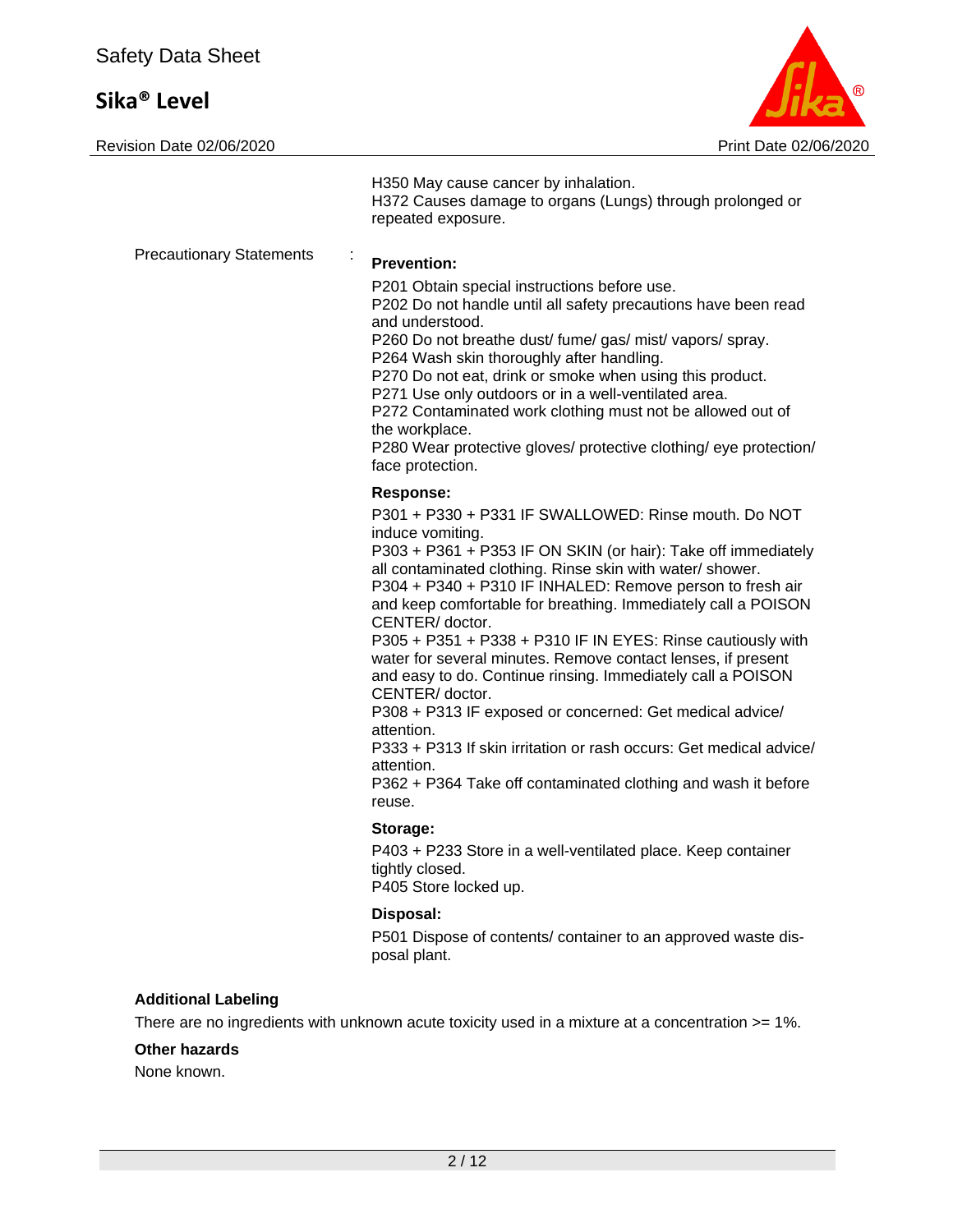

### **SECTION 3. COMPOSITION/INFORMATION ON INGREDIENTS**

#### **Mixtures**

#### **Components**

| Chemical name                                      | CAS-No.    | Classification                                                                          | Concentra-<br>tion $(% w/w)$ |
|----------------------------------------------------|------------|-----------------------------------------------------------------------------------------|------------------------------|
| Quartz (SiO2)                                      | 14808-60-7 | Carc. 1A; H350i<br><b>STOT RE 1; H372</b><br><b>STOT SE 3; H335</b>                     | $>= 50 - < 70$               |
| limestone                                          | 1317-65-3  |                                                                                         | $>= 20 - 30$                 |
| Portland cement                                    | 65997-15-1 | Skin Corr. 1C; H314<br>Eye Dam. 1; H318<br><b>Skin Sens. 1; H317</b><br>STOT SE 3; H335 | $>= 5 - < 10$                |
| calcium sulfate                                    | 7778-18-9  |                                                                                         | $>= 1 - 5$                   |
| aluminium oxide                                    | 1344-28-1  |                                                                                         | $>= 1 - 5$                   |
| Actual concentration is withhold on a trade cooret |            |                                                                                         |                              |

Actual concentration is withheld as a trade secret

#### **SECTION 4. FIRST AID MEASURES**

| General advice                                                    | Move out of dangerous area.<br>Consult a physician.<br>Show this material safety data sheet to the doctor in attend-<br>ance.                                                                                                                                                                                           |
|-------------------------------------------------------------------|-------------------------------------------------------------------------------------------------------------------------------------------------------------------------------------------------------------------------------------------------------------------------------------------------------------------------|
| If inhaled                                                        | Move to fresh air.<br>Consult a physician after significant exposure.                                                                                                                                                                                                                                                   |
| In case of skin contact                                           | Take off contaminated clothing and shoes immediately.<br>Wash off with soap and plenty of water.<br>Immediate medical treatment is necessary as untreated<br>wounds from corrosion of the skin heal slowly and with difficul-<br>ty.                                                                                    |
| In case of eye contact                                            | Small amounts splashed into eyes can cause irreversible tis-<br>sue damage and blindness.<br>In the case of contact with eyes, rinse immediately with plenty<br>of water and seek medical advice.<br>Continue rinsing eyes during transport to hospital.<br>Remove contact lenses.<br>Keep eye wide open while rinsing. |
| If swallowed                                                      | Clean mouth with water and drink afterwards plenty of water.<br>Do not induce vomiting without medical advice.<br>Do not give milk or alcoholic beverages.<br>Never give anything by mouth to an unconscious person.<br>Take victim immediately to hospital.                                                            |
| Most important symptoms<br>and effects, both acute and<br>delayed | Prolonged exposure can cause silicosis.<br>Health injuries may be delayed.<br>corrosive effects<br>irritant effects<br>sensitizing effects<br>Cough<br>Respiratory disorder                                                                                                                                             |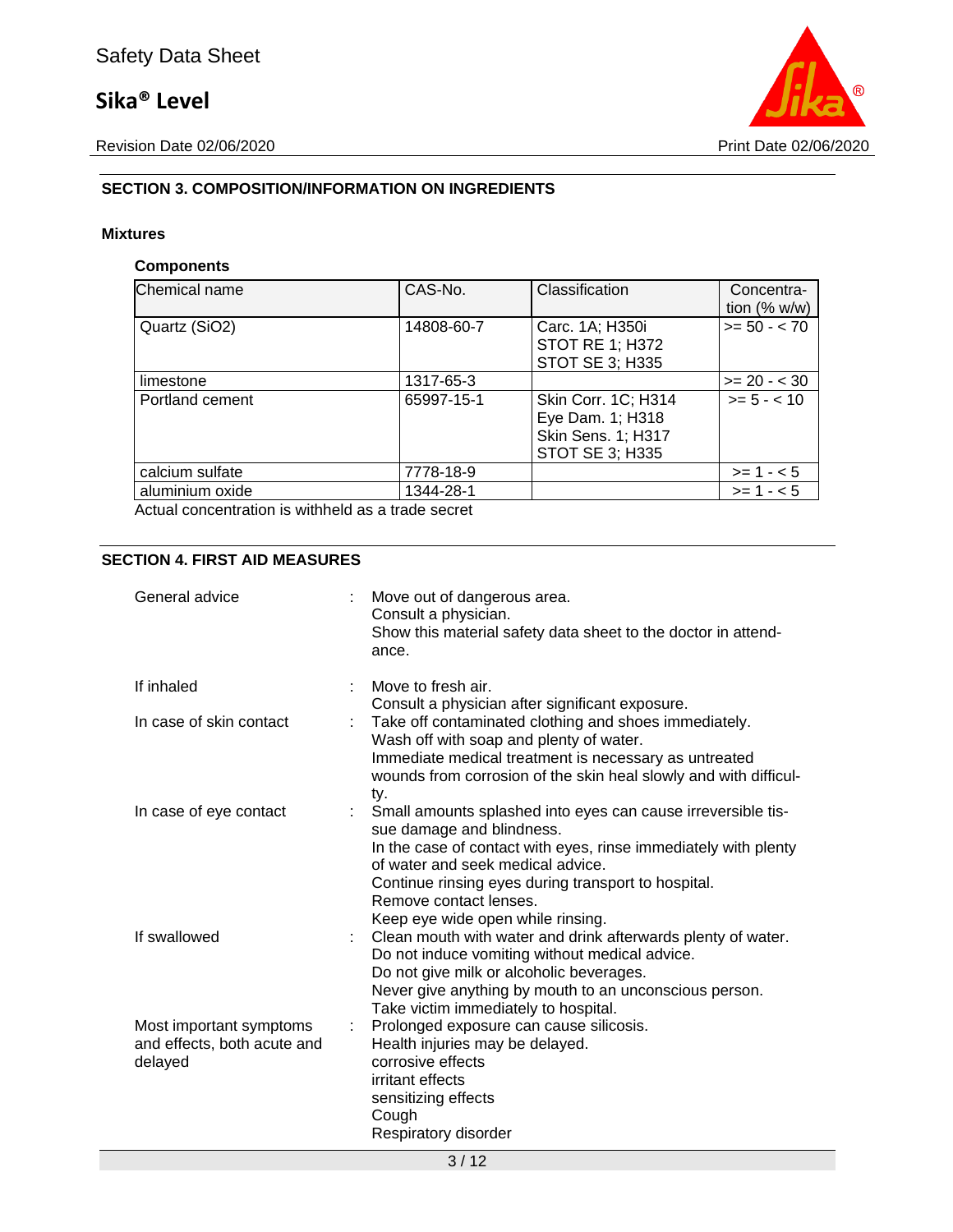Revision Date 02/06/2020



|                    | Allergic reactions<br>Dermatitis                                   |
|--------------------|--------------------------------------------------------------------|
|                    | May cause an allergic skin reaction.                               |
|                    | Causes serious eye damage.                                         |
|                    | May cause respiratory irritation.                                  |
|                    | May cause cancer by inhalation.                                    |
|                    | Causes damage to organs through prolonged or repeated<br>exposure. |
|                    | Causes severe burns.                                               |
| Notes to physician | Treat symptomatically.                                             |

#### **SECTION 5. FIRE-FIGHTING MEASURES**

| Suitable extinguishing media                        | Use extinguishing measures that are appropriate to local cir-<br>cumstances and the surrounding environment.                                                                                                                    |
|-----------------------------------------------------|---------------------------------------------------------------------------------------------------------------------------------------------------------------------------------------------------------------------------------|
| Further information                                 | : Collect contaminated fire extinguishing water separately. This<br>must not be discharged into drains.<br>Fire residues and contaminated fire extinguishing water must<br>be disposed of in accordance with local regulations. |
| Special protective equipment :<br>for fire-fighters | In the event of fire, wear self-contained breathing apparatus.                                                                                                                                                                  |

#### **SECTION 6. ACCIDENTAL RELEASE MEASURES**

| Personal precautions, protec-:<br>tive equipment and emer-<br>gency procedures |    | Use personal protective equipment.<br>Avoid breathing dust.<br>Deny access to unprotected persons.                                                                                                                                            |
|--------------------------------------------------------------------------------|----|-----------------------------------------------------------------------------------------------------------------------------------------------------------------------------------------------------------------------------------------------|
| Environmental precautions                                                      | ÷. | Do not flush into surface water or sanitary sewer system.<br>If the product contaminates rivers and lakes or drains inform<br>respective authorities.<br>Local authorities should be advised if significant spillages<br>cannot be contained. |
| Methods and materials for<br>containment and cleaning up                       |    | Pick up and arrange disposal without creating dust.<br>Keep in suitable, closed containers for disposal.                                                                                                                                      |

#### **SECTION 7. HANDLING AND STORAGE**

| Advice on protection against<br>fire and explosion | Avoid dust formation.<br>Provide appropriate exhaust ventilation at places where dust<br>is formed.                                                                                                                                                                                                                                                                                                                                                                                              |
|----------------------------------------------------|--------------------------------------------------------------------------------------------------------------------------------------------------------------------------------------------------------------------------------------------------------------------------------------------------------------------------------------------------------------------------------------------------------------------------------------------------------------------------------------------------|
| Advice on safe handling                            | : Avoid formation of respirable particles.<br>Avoid exceeding the given occupational exposure limits (see<br>section 8).<br>Do not get in eyes, on skin, or on clothing.<br>For personal protection see section 8.<br>Persons with a history of skin sensitization problems or asth-<br>ma, allergies, chronic or recurrent respiratory disease should<br>not be employed in any process in which this mixture is being<br>used.<br>Smoking, eating and drinking should be prohibited in the ap- |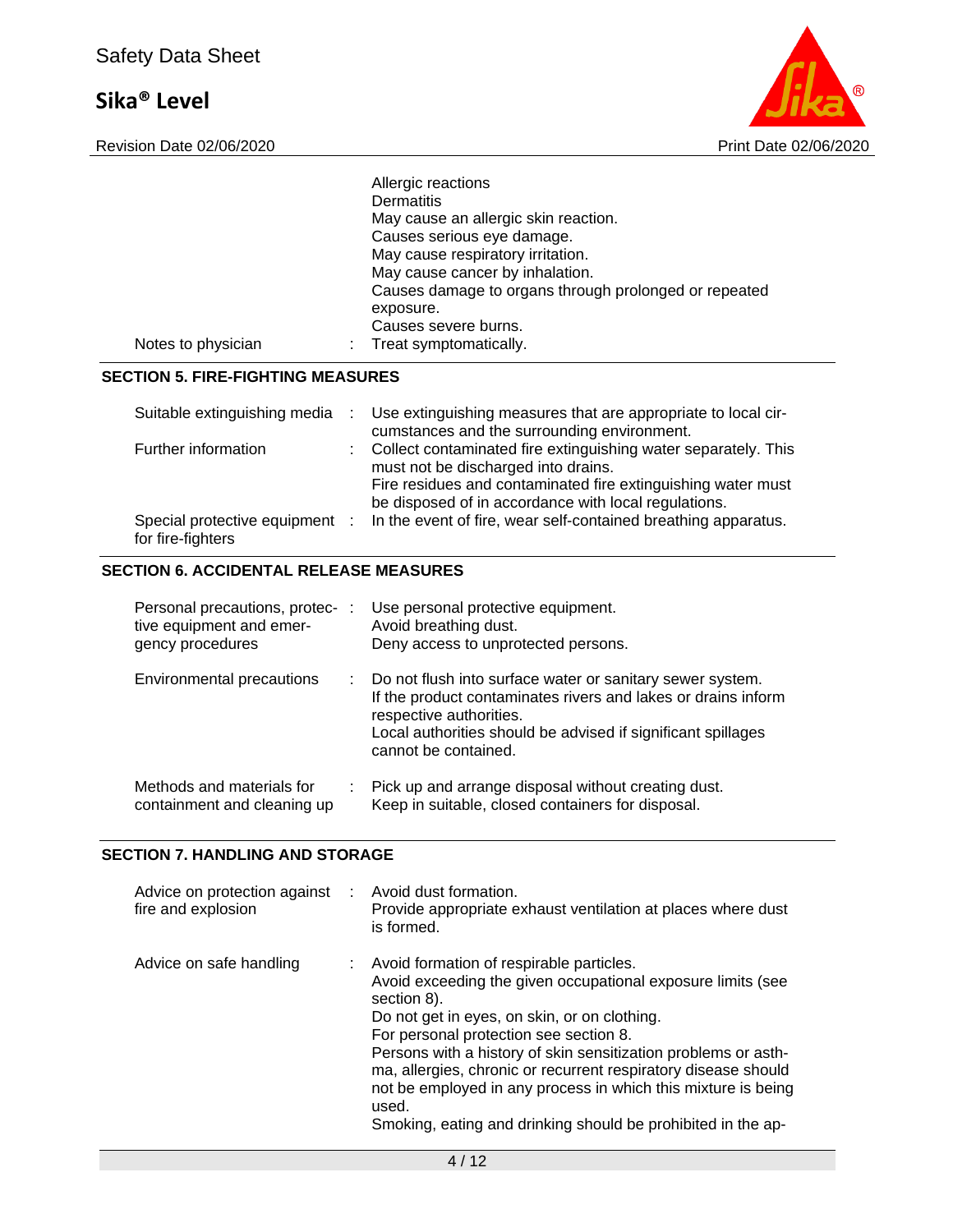Revision Date 02/06/2020 **Print Date 02/06/2020** 



|                                               |    | plication area.<br>Follow standard hygiene measures when handling chemical<br>products.                                                                                                                                             |
|-----------------------------------------------|----|-------------------------------------------------------------------------------------------------------------------------------------------------------------------------------------------------------------------------------------|
| Conditions for safe storage                   |    | : Store in original container.<br>Keep in a well-ventilated place.<br>Observe label precautions.                                                                                                                                    |
| Materials to avoid                            |    | Store in accordance with local regulations.<br><b>Explosives</b><br>Oxidizing agents<br>Poisonous gases<br>Dangerous when wet<br>Flammable solids<br>Organic peroxides<br>Poisonous liquids<br>Spontaneously Combustible Substances |
| Further information on stor-<br>age stability | ÷. | Keep in a dry place.                                                                                                                                                                                                                |

### **SECTION 8. EXPOSURE CONTROLS/PERSONAL PROTECTION**

### **Ingredients with workplace control parameters**

| Components    | CAS-No.    | Value type<br>(Form of<br>exposure)                | Control parame-<br>ters / Permissible<br>concentration | <b>Basis</b> |
|---------------|------------|----------------------------------------------------|--------------------------------------------------------|--------------|
| Quartz (SiO2) | 14808-60-7 | TWA (Res-<br>pirable par-<br>ticulate mat-<br>ter) | $0.025$ mg/m3                                          | <b>ACGIH</b> |
|               |            | TWA (Res-<br>pirable dust)                         | $0.05$ mg/m $3$                                        | OSHA Z-1     |
|               |            | TWA (respir-<br>able)                              | 10 mg/m3 /<br>%SiO2+2                                  | OSHA Z-3     |
|               |            | TWA (respir-<br>able)                              | 250 mppcf /<br>%SiO2+5                                 | OSHA Z-3     |
|               |            | TWA (respir-<br>able dust<br>fraction)             | $0.1$ mg/m $3$                                         | OSHA P0      |
|               |            | TWA (Res-<br>pirable par-<br>ticulate mat-<br>ter) | $0.025$ mg/m3<br>(Silica)                              | <b>ACGIH</b> |
|               |            | TWA (respir-<br>able dust<br>fraction)             | $0.1$ mg/m $3$                                         | OSHA P0      |
|               |            | TWA (Res-<br>pirable par-<br>ticulate mat-<br>ter) | $0.025$ mg/m3                                          | <b>ACGIH</b> |
|               |            | TWA (Res-<br>pirable par-<br>ticulate mat-<br>ter) | $0.025$ mg/m3<br>(Silica)                              | <b>ACGIH</b> |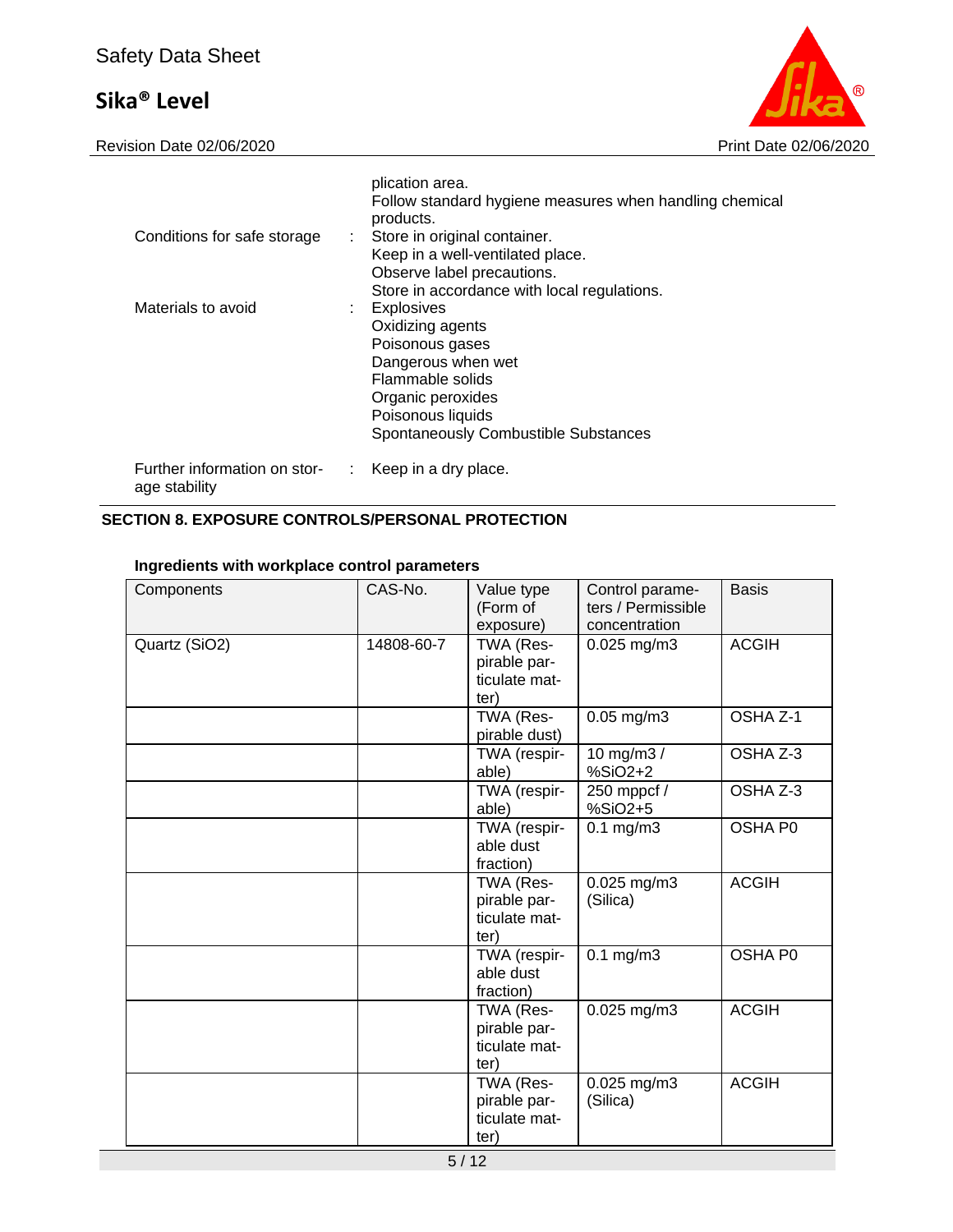Revision Date 02/06/2020 **Print Date 02/06/2020** 



| limestone       | 1317-65-3  | TWA (total<br>dust)                                | 15 mg/m3                                 | OSHA <sub>Z-1</sub> |
|-----------------|------------|----------------------------------------------------|------------------------------------------|---------------------|
|                 |            | TWA (respir-<br>able fraction)                     | $\overline{5}$ mg/m3                     | OSHA Z-1            |
|                 |            | <b>TWA (Total</b><br>dust)                         | 15 mg/m3                                 | OSHA P0             |
|                 |            | TWA (respir-<br>able dust<br>fraction)             | $\overline{5}$ mg/m3                     | OSHA P0             |
| Portland cement | 65997-15-1 | TWA (Res-<br>pirable par-<br>ticulate mat-<br>ter) | 1 $mg/m3$                                | <b>ACGIH</b>        |
|                 |            | TWA (total<br>dust)                                | 15 mg/m3                                 | OSHA Z-1            |
|                 |            | TWA (respir-<br>able fraction)                     | $5$ mg/m $3$                             | OSHA Z-1            |
|                 |            | <b>TWA (Total</b><br>dust)                         | 10 mg/m3                                 | OSHA P0             |
|                 |            | TWA (respir-<br>able dust<br>fraction)             | $5$ mg/m $3$                             | OSHA P0             |
|                 |            | TWA (Dust)                                         | 50 Million parti-<br>cles per cubic foot | OSHA Z-3            |
|                 |            | TWA (Total)                                        | 10 mg/m3                                 | OSHA P0             |
|                 |            | TWA (Res-<br>pirable frac-<br>tion)                | $5$ mg/m $3$                             | OSHA P0             |
| calcium sulfate | 7778-18-9  | TWA (total<br>dust)                                | 15 mg/m3                                 | OSHA Z-1            |
|                 |            | TWA (respir-<br>able fraction)                     | $5$ mg/m $3$                             | OSHA Z-1            |
|                 |            | <b>TWA (Total</b><br>dust)                         | 15 mg/m3                                 | OSHA P0             |
|                 |            | TWA (respir-<br>able dust<br>fraction)             | $5$ mg/m $3$                             | OSHA P0             |
|                 |            | TWA (Inhal-<br>able particu-<br>late matter)       | $10$ mg/m $3$<br>(Calcium)               | <b>ACGIH</b>        |
| aluminium oxide | 1344-28-1  | TWA (total<br>dust)                                | 15 mg/m3                                 | OSHA Z-1            |
|                 |            | TWA (respir-<br>able fraction)                     | $5$ mg/m $3$                             | OSHA Z-1            |
|                 |            | <b>TWA (Total</b><br>dust)                         | 10 mg/m3                                 | OSHA P0             |
|                 |            | TWA (respir-<br>able dust<br>fraction)             | $5$ mg/m $3$                             | OSHA P0             |
|                 |            | TWA (Res-<br>pirable par-<br>ticulate mat-<br>ter) | 1 $mg/m3$<br>(Aluminum)                  | <b>ACGIH</b>        |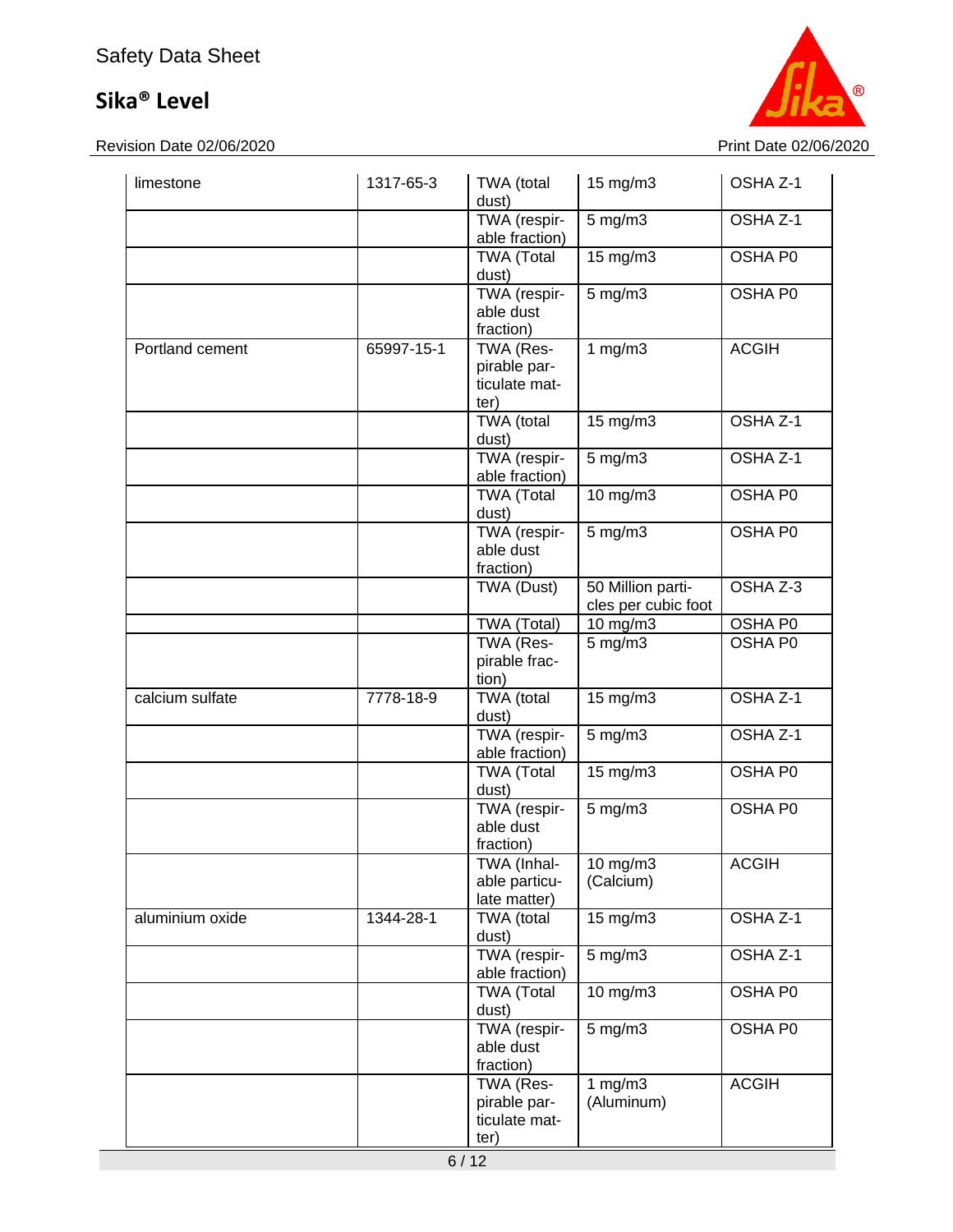

The above constituents are the only constituents of the product which have a PEL, TLV or other recommended exposure limit. At this time, the other constituents have no known exposure limits.

#### **Particles of nuisance dust**

| Form of exposure              | Value type                                                                                                                                               | Control parameters                                                                                                                                                                                                                                                                                                                                                            | <b>Basis</b> |
|-------------------------------|----------------------------------------------------------------------------------------------------------------------------------------------------------|-------------------------------------------------------------------------------------------------------------------------------------------------------------------------------------------------------------------------------------------------------------------------------------------------------------------------------------------------------------------------------|--------------|
| total dust                    | <b>TWA</b>                                                                                                                                               | 15 mg/m3                                                                                                                                                                                                                                                                                                                                                                      | OSHA Z-3     |
| respirable fraction           | <b>TWA</b>                                                                                                                                               | $5$ mg/m $3$                                                                                                                                                                                                                                                                                                                                                                  | OSHA Z-3     |
| <b>Engineering measures</b>   | ed or statutory limits.                                                                                                                                  | Use of adequate ventilation should be sufficient to control<br>worker exposure to airborne contaminants. If the use of this<br>product generates dust, fumes, gas, vapor or mist, use pro-<br>cess enclosures, local exhaust ventilation or other engineer-<br>ing controls to keep worker exposure below any recommend-                                                      |              |
| Personal protective equipment |                                                                                                                                                          |                                                                                                                                                                                                                                                                                                                                                                               |              |
| Respiratory protection        | sessment indicates this is necessary.<br>imum expected contaminant concentration                                                                         | Use a properly fitted NIOSH approved air-purifying or air-fed<br>respirator complying with an approved standard if a risk as-<br>The filter class for the respirator must be suitable for the max-<br>(gas/vapor/aerosol/particulates) that may arise when han-<br>dling the product. If this concentration is exceeded, self-<br>contained breathing apparatus must be used. |              |
| Hand protection               | essary.                                                                                                                                                  | Chemical-resistant, impervious gloves complying with an<br>approved standard should be worn at all times when handling<br>chemical products if a risk assessment indicates this is nec-                                                                                                                                                                                       |              |
| Eye protection                |                                                                                                                                                          | Safety eyewear complying with an approved standard should<br>be used when a risk assessment indicates this is necessary.                                                                                                                                                                                                                                                      |              |
| Skin and body protection      | cific work-place.                                                                                                                                        | Choose body protection in relation to its type, to the concen-<br>tration and amount of dangerous substances, and to the spe-                                                                                                                                                                                                                                                 |              |
| Hygiene measures              | Avoid contact with skin, eyes and clothing.<br>the product.<br>before entering eating areas.<br>Wash thoroughly after handling.<br>Avoid breathing dust. | Wash hands before breaks and immediately after handling<br>Remove contaminated clothing and protective equipment                                                                                                                                                                                                                                                              |              |

#### **SECTION 9. PHYSICAL AND CHEMICAL PROPERTIES**

| Appearance     | : powder              |
|----------------|-----------------------|
| Color          | gray                  |
| Odor           | : odorless            |
| Odor Threshold | $:$ No data available |
| pН             | : Not applicable      |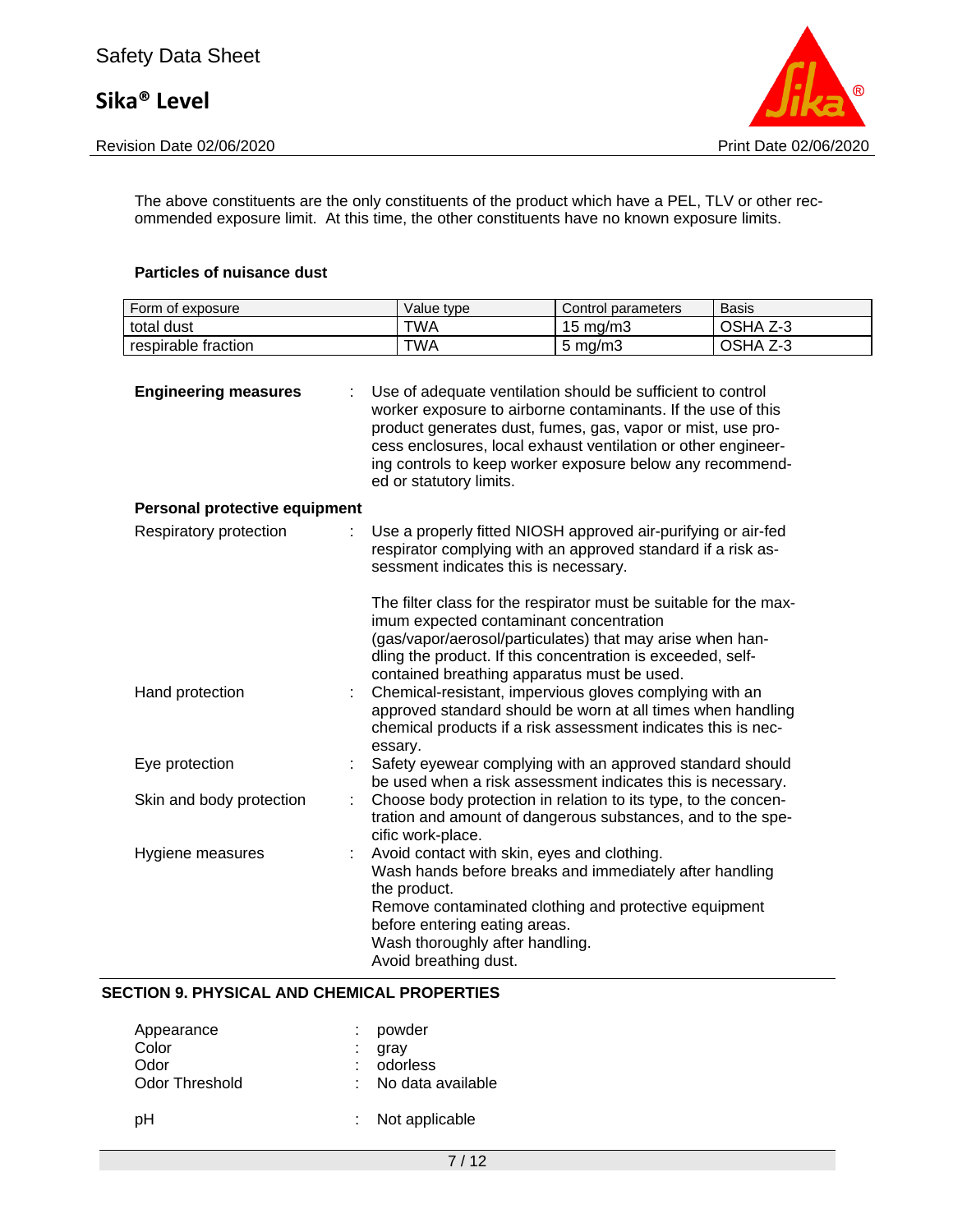# Safety Data Sheet

# **Sika® Level**



| Melting point/range / Freezing : No data available  |                               |                                |
|-----------------------------------------------------|-------------------------------|--------------------------------|
| point<br>Boiling point/boiling range                | ÷                             | No data available              |
| Flash point                                         | ÷                             | Not applicable                 |
| Evaporation rate                                    |                               | No data available              |
| Flammability (solid, gas)                           | t.                            | No data available              |
| Upper explosion limit / Upper<br>flammability limit | ÷.                            | No data available              |
| Lower explosion limit / Lower<br>flammability limit | $\mathcal{L}^{\mathcal{L}}$ . | No data available              |
| Vapor pressure                                      | ÷                             | No data available              |
| Relative vapor density                              |                               | No data available              |
| Density                                             |                               | ca. 2.48 g/cm3 (73 °F / 23 °C) |
|                                                     |                               |                                |
| Solubility(ies)<br>Water solubility                 | ÷.                            | insoluble                      |
| Solubility in other solvents                        | $\mathcal{L}_{\mathrm{max}}$  | No data available              |
| Partition coefficient: n-                           | t.                            | No data available              |
| octanol/water<br>Autoignition temperature           | t.                            | No data available              |
| Decomposition temperature                           | ÷.                            | No data available              |
| Viscosity<br>Viscosity, dynamic                     | t.                            | No data available              |
| Viscosity, kinematic                                | t.                            | No data available              |
| <b>Explosive properties</b>                         | t.                            | No data available              |
| Oxidizing properties                                | t.                            | No data available              |

#### **SECTION 10. STABILITY AND REACTIVITY**

| Reactivity<br>Chemical stability<br>tions                                | : No dangerous reaction known under conditions of normal use.<br>: The product is chemically stable.<br>Possibility of hazardous reac- : Stable under recommended storage conditions. |
|--------------------------------------------------------------------------|---------------------------------------------------------------------------------------------------------------------------------------------------------------------------------------|
| Conditions to avoid<br>Incompatible materials<br>Hazardous decomposition | : No data available<br>: No data available<br>: No decomposition if stored and applied as directed.                                                                                   |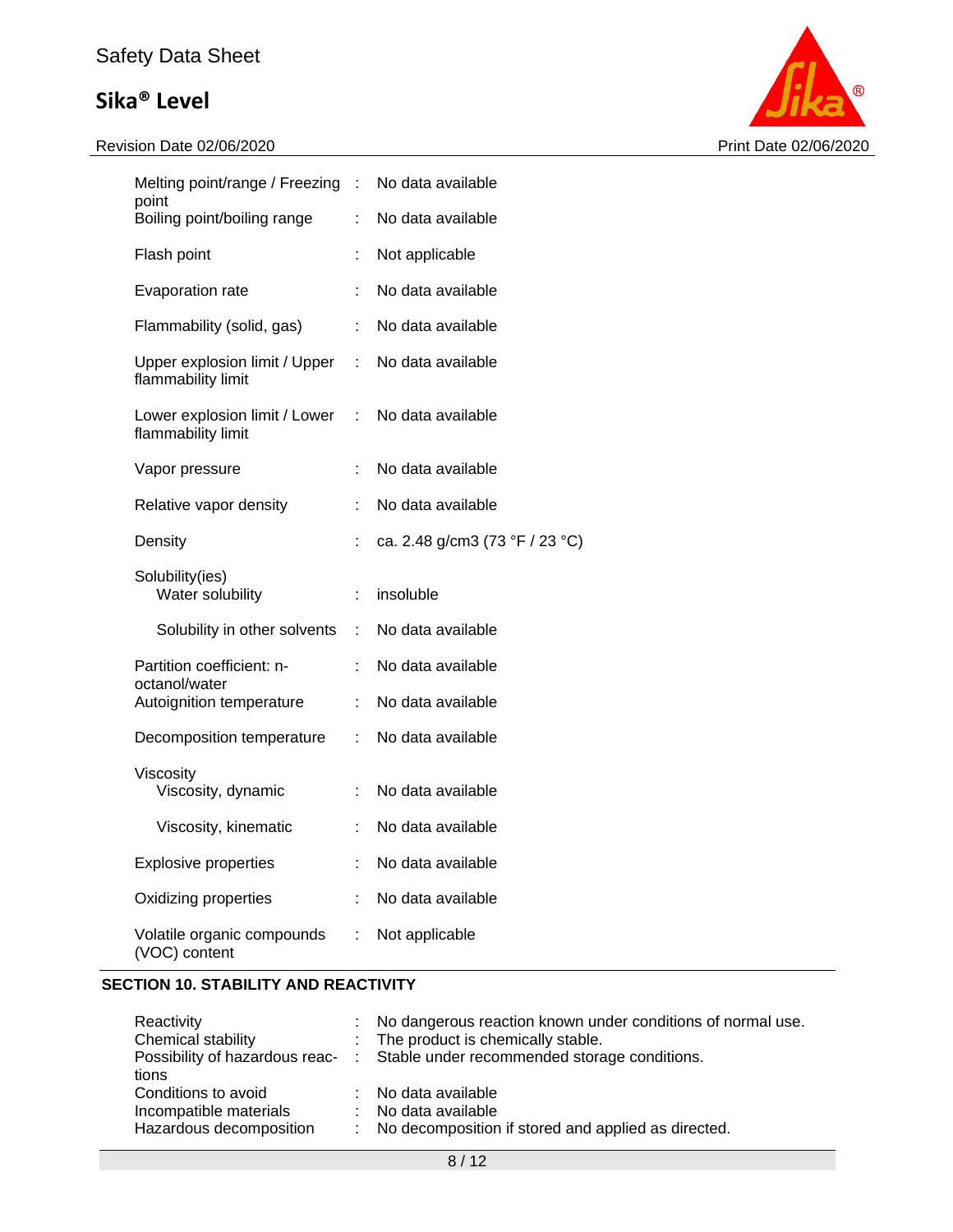### Safety Data Sheet

### **Sika® Level**

Revision Date 02/06/2020 Print Date 02/06/2020

**SECTION 11. TOXICOLOGICAL INFORMATION**

products



| <b>Acute toxicity</b>                                    | Not classified based on available information.                                                                    |            |
|----------------------------------------------------------|-------------------------------------------------------------------------------------------------------------------|------------|
| Components:                                              |                                                                                                                   |            |
| calcium sulfate:<br>Acute oral toxicity                  | LD50 Oral (Rat): $> 5,000$ mg/kg<br>÷.                                                                            |            |
| <b>Skin corrosion/irritation</b><br>Causes severe burns. |                                                                                                                   |            |
| Causes serious eye damage.                               | Serious eye damage/eye irritation                                                                                 |            |
|                                                          | <b>Respiratory or skin sensitization</b>                                                                          |            |
| <b>Skin sensitization</b>                                | May cause an allergic skin reaction.                                                                              |            |
| <b>Respiratory sensitization</b>                         | Not classified based on available information.                                                                    |            |
| <b>Germ cell mutagenicity</b>                            | Not classified based on available information.                                                                    |            |
| Carcinogenicity<br>IARC                                  | May cause cancer by inhalation.<br>Group 1: Carcinogenic to humans<br>Quartz (SiO2)<br>(Silica dust, crystalline) | 14808-60-7 |
| <b>OSHA</b>                                              | OSHA specifically regulated carcinogen<br>Quartz (SiO2)<br>(crystalline silica)                                   | 14808-60-7 |
| <b>NTP</b>                                               | Known to be human carcinogen<br>Quartz (SiO2)<br>(Silica, Crystalline (Respirable Size))                          | 14808-60-7 |

#### **Reproductive toxicity**

Not classified based on available information.

#### **STOT-single exposure**

May cause respiratory irritation.

#### **STOT-repeated exposure**

Causes damage to organs (Lungs) through prolonged or repeated exposure. Prolonged exposure can cause silicosis. Once sensitized, a severe allergic reaction may occur when subsequently exposed to very low levels.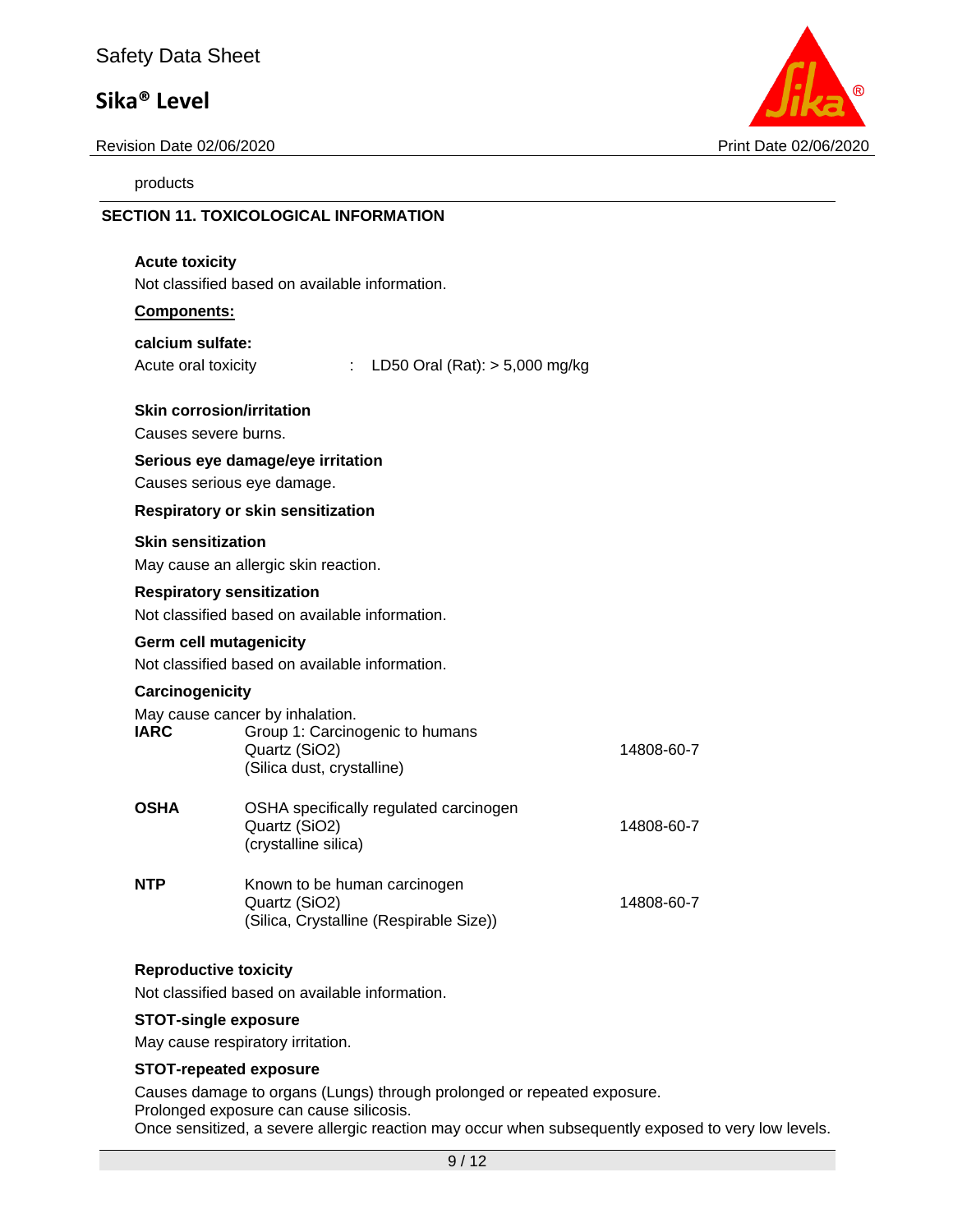Revision Date 02/06/2020 Print Date 02/06/2020



#### **Aspiration toxicity**

Not classified based on available information.

#### **Further information**

#### **Product:**

Quartz (14808-60-7): This classification is relevant when exposed to Quartz (silicon dioxide) in dust or powder form only, including cured product that is subject to sanding, grinding, cutting, or other surface preparation activities.

#### **SECTION 12. ECOLOGICAL INFORMATION**

| <b>Ecotoxicity</b><br>No data available                         |                                                                                          |
|-----------------------------------------------------------------|------------------------------------------------------------------------------------------|
| <b>Persistence and degradability</b><br>No data available       |                                                                                          |
| <b>Bioaccumulative potential</b><br>No data available           |                                                                                          |
| <b>Mobility in soil</b><br>No data available                    |                                                                                          |
| Other adverse effects                                           |                                                                                          |
| <b>Product:</b><br>Additional ecological infor-<br>÷.<br>mation | Do not empty into drains; dispose of this material and its con-<br>tainer in a safe way. |

#### **SECTION 13. DISPOSAL CONSIDERATIONS**

| <b>Disposal methods</b> |                                                                                                                                                                                                                             |  |
|-------------------------|-----------------------------------------------------------------------------------------------------------------------------------------------------------------------------------------------------------------------------|--|
| Waste from residues     | Disposal of this product, solutions and any by-products should<br>at all times comply with the requirements of environmental<br>protection and waste disposal legislation and any regional<br>local authority requirements. |  |
| Contaminated packaging  | Empty containers should be taken to an approved waste han-<br>dling site for recycling or disposal.                                                                                                                         |  |

#### **SECTION 14. TRANSPORT INFORMATION**

#### **International Regulations**

#### **IATA-DGR**

Not regulated as a dangerous good

#### **IMDG-Code**

Not regulated as a dangerous good

#### **Domestic regulation**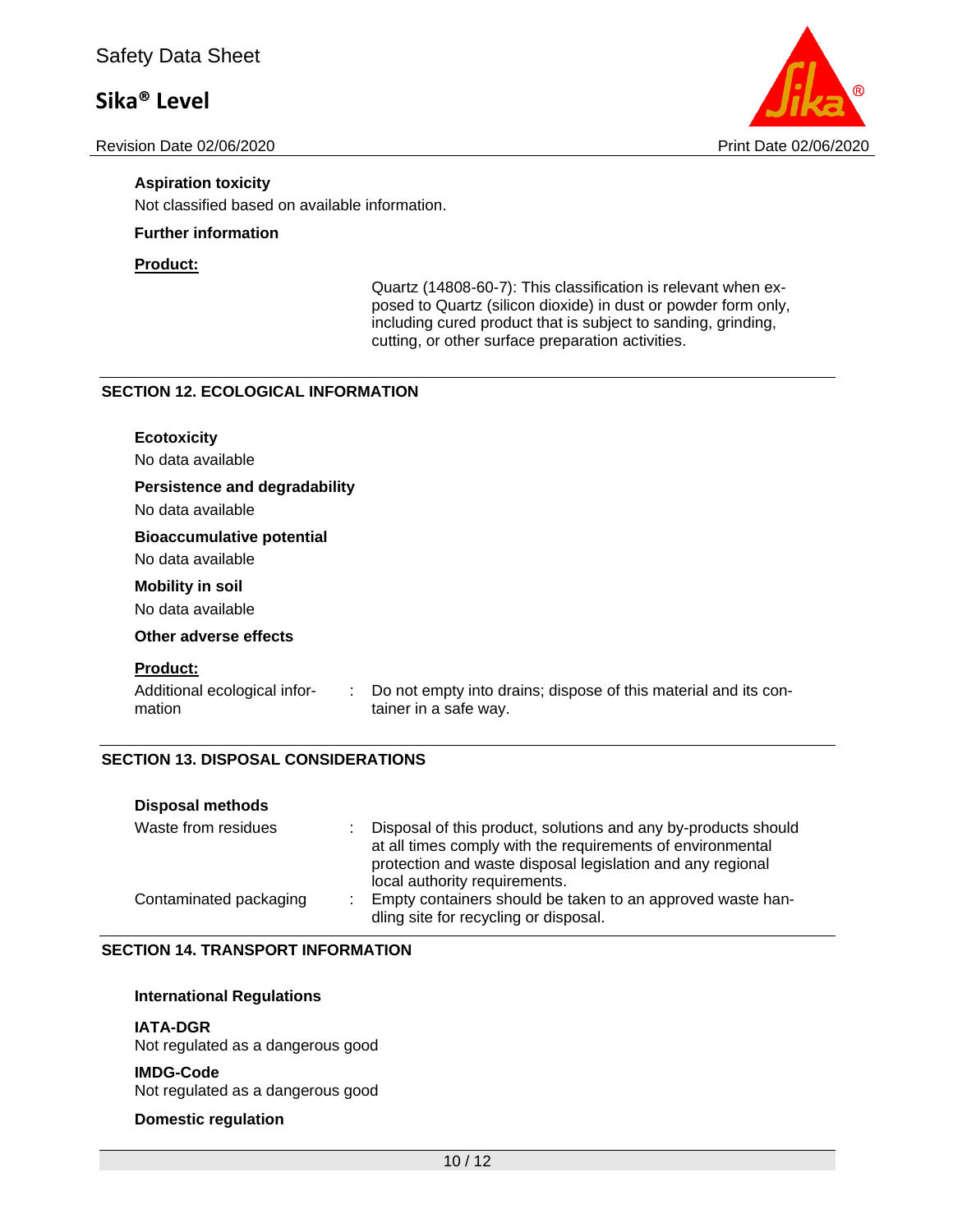Revision Date 02/06/2020 Print Date 02/06/2020



#### **49 CFR**

Not regulated as a dangerous good

#### **SECTION 15. REGULATORY INFORMATION**

**TSCA list EXECA list 1 COLLEGATE:** All chemical substances in this product are either listed on the TSCA Inventory or are in compliance with a TSCA Inventory exemption.

#### **EPCRA - Emergency Planning and Community Right-to-Know**

#### **CERCLA Reportable Quantity**

This material does not contain any components with a CERCLA RQ.

#### **SARA 304 Extremely Hazardous Substances Reportable Quantity**

This material does not contain any components with a section 304 EHS RQ.

#### **SARA 302 Extremely Hazardous Substances Threshold Planning Quantity**

This material does not contain any components with a section 302 EHS TPQ.

| SARA 311/312 Hazards |  | : Respiratory or skin sensitization<br>Carcinogenicity<br>Skin corrosion or irritation                      | Specific target organ toxicity (single or repeated exposure)<br>Serious eye damage or eye irritation |              |
|----------------------|--|-------------------------------------------------------------------------------------------------------------|------------------------------------------------------------------------------------------------------|--------------|
| <b>SARA 313</b>      |  | : The following components are subject to reporting levels es-<br>tablished by SARA Title III, Section 313: |                                                                                                      |              |
|                      |  | aluminium oxide                                                                                             | 1344-28-1                                                                                            | $>= 1 - 5\%$ |

#### **Clean Air Act**

This product does not contain any hazardous air pollutants (HAP), as defined by the U.S. Clean Air Act Section 112 (40 CFR 61).

| <b>California Prop 65</b> | <b>WARNING:</b> Cancer and Reproductive Harm - |
|---------------------------|------------------------------------------------|
|                           | www.P65Warnings.ca.gov                         |

#### **SECTION 16. OTHER INFORMATION**

| <b>Full text of other abbreviations</b> |  |                                                                                         |  |  |
|-----------------------------------------|--|-----------------------------------------------------------------------------------------|--|--|
| <b>ACGIH</b>                            |  | USA. ACGIH Threshold Limit Values (TLV)                                                 |  |  |
| OSHA P <sub>0</sub>                     |  | USA. OSHA - TABLE Z-1 Limits for Air Contaminants -<br>1910.1000                        |  |  |
| OSHA Z-1                                |  | : USA. Occupational Exposure Limits (OSHA) - Table Z-1 Lim-<br>its for Air Contaminants |  |  |
| OSHA Z-3                                |  | : USA. Occupational Exposure Limits (OSHA) - Table Z-3 Min-<br>eral Dusts               |  |  |
| ACGIH / TWA                             |  | 8-hour, time-weighted average                                                           |  |  |
| OSHA P0 / TWA                           |  | 8-hour time weighted average                                                            |  |  |
| OSHA Z-1 / TWA                          |  | 8-hour time weighted average                                                            |  |  |
| OSHA Z-3 / TWA                          |  | 8-hour time weighted average                                                            |  |  |